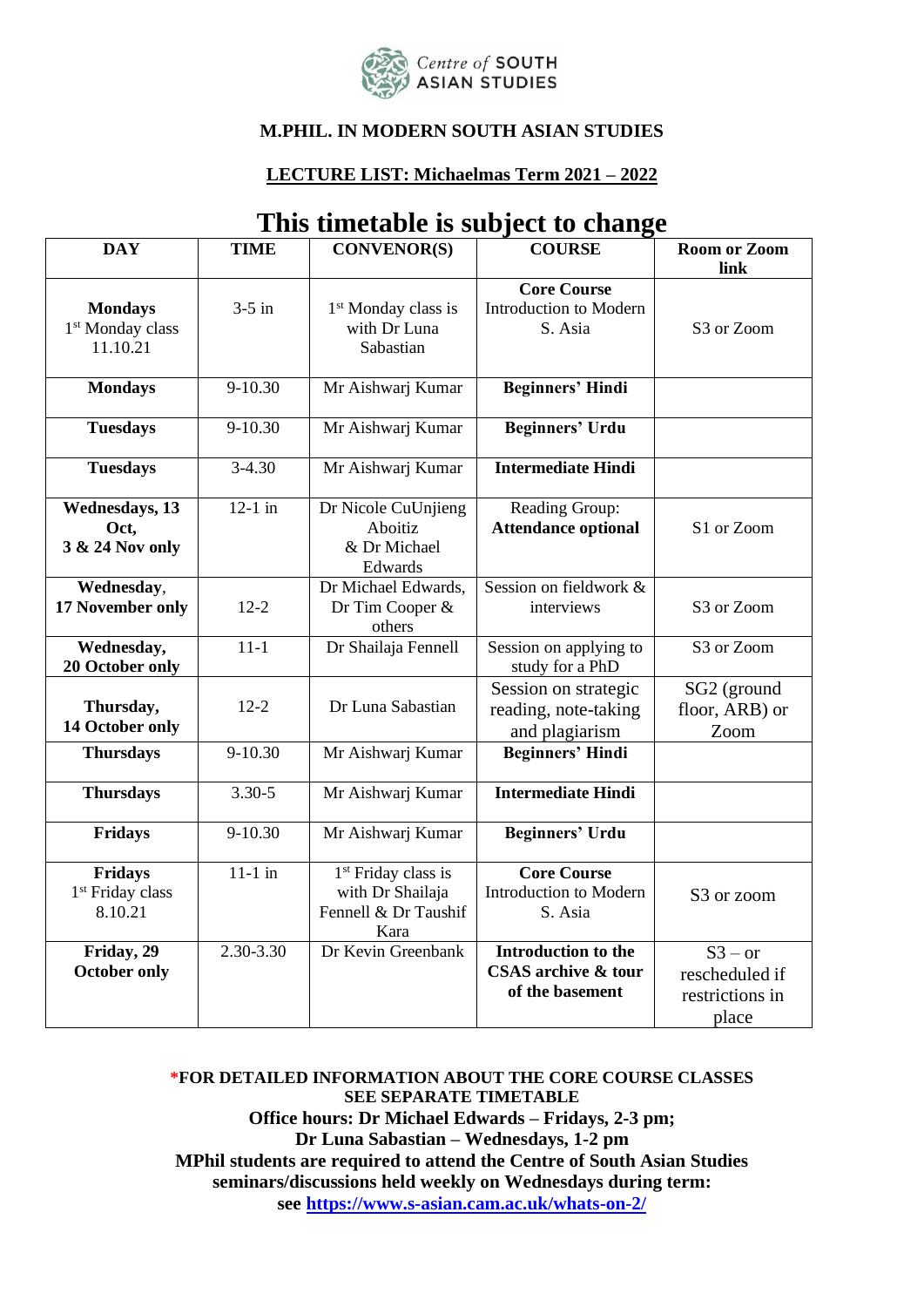

### **<http://www.s-asian.cam.ac.uk/> M.PHIL. IN MODERN SOUTH ASIAN STUDIES CORE COURSE: Michaelmas Term 2021 – 2022**

# Teaching may be face to face or online

## CLASS TIMES MAY CHANGE AT SHORT NOTICE

| <b>DATE/TIME</b>                                         | <b>CONVENOR(S)</b>                            | <b>CLASS TITLE</b>                                                        |  |
|----------------------------------------------------------|-----------------------------------------------|---------------------------------------------------------------------------|--|
| Friday, 8 October<br>$11 - 1$                            | Shailaja Fennell                              | Colonialism and its legacies                                              |  |
| Monday, 11 October<br>$3 - 5$                            | Luna Sabastian                                | History of nationalism and nation<br>building                             |  |
| Friday, 15 October<br>$11 - 1$                           | Anjali Bhardwaj<br>Datta and<br>Saumya Saxena | Gender, the household and the family                                      |  |
| Monday, 18 October<br>$3 - 5$                            | <b>Liana Chua</b>                             | Power and difference: religious<br>minorities in South and Southeast Asia |  |
| Friday, 22 October<br>$11 - 1$                           | <b>Andrew Sanchez</b>                         | class analysis in South Asia                                              |  |
| Monday, 25 October<br>$3 - 5$                            | <b>Tejas Parasher</b>                         | Modern political thought in South<br>Asia                                 |  |
| <b>Edward Anderson</b><br>Friday, 29 October<br>$11 - 1$ |                                               | Migration and diaspora                                                    |  |